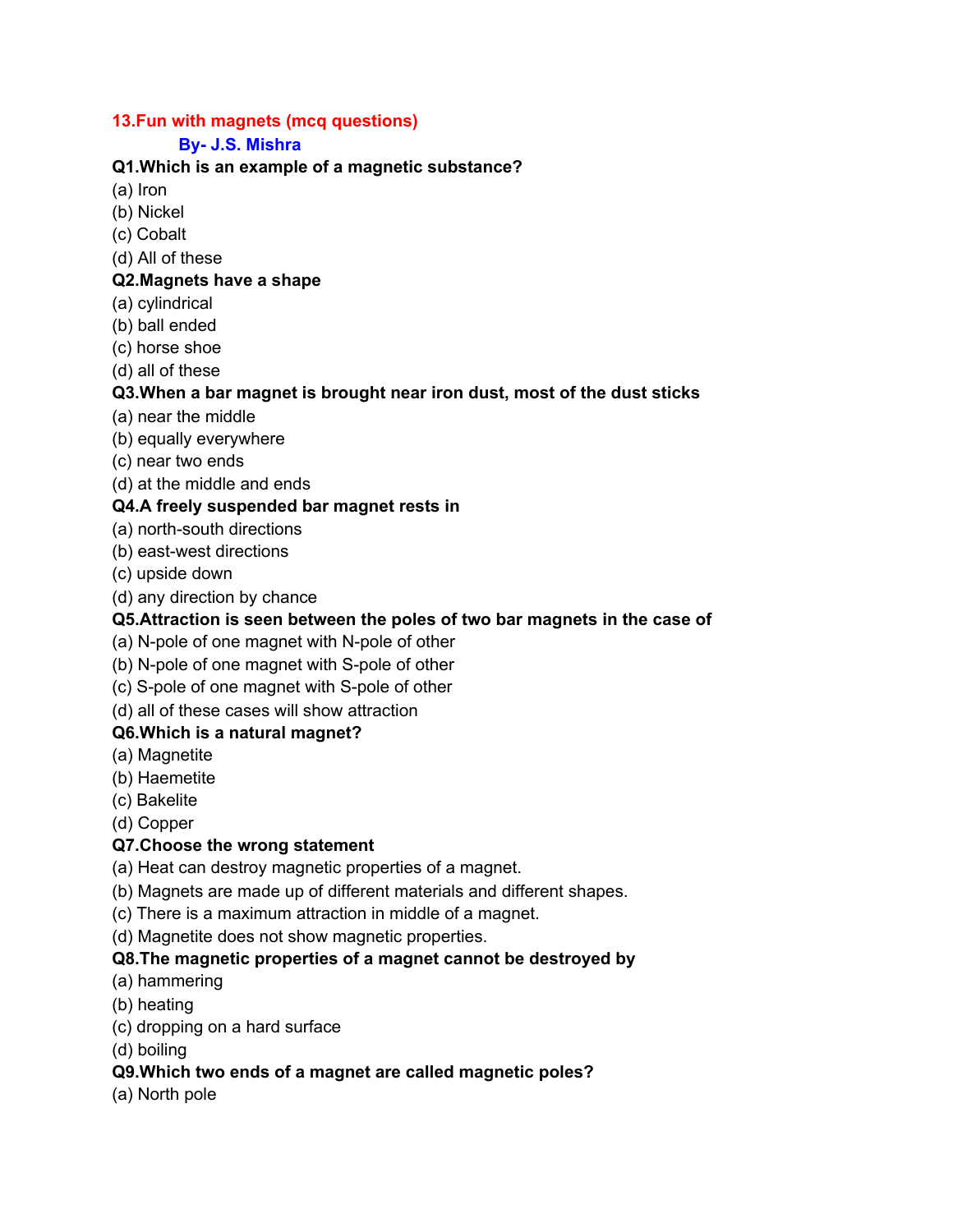- (b) South pole
- (c) North and south pole
- (d) Self demagnetisation

#### **Q10.Magnets attract**

- (a) wood
- (b) plastic
- (c) paper
- (d) iron

#### **Q11. A magnet which retains its magnetic properties for a long period is called a \_\_\_\_**

- a. magnetic substance
- b. non-magnetic substance
- c. temporary magnet
- d. permanent magnet

#### **Q12. The north pole of the earth's magnet is near the geographical \_\_\_\_.**

- a. West
- b. East
- c. North
- d. South

#### **Q13. In ancient times rocks containing magnets are called\_\_\_\_\_\_\_\_\_**

- a. Magnet
- b. Magnetite
- c. Iron
- d. freeze

### **Q14. The substances that get attracted towards a magnet are called\_\_\_\_\_\_\_**

- a. Magnetic
- b. Non magnetic
- c. Transparent
- d. luminous

# **Q15. Maximum iron filings stick in the \_\_\_\_\_of a bar magnet when it is brought near them.**

- a. Ends
- b. Middle
- c. Neither end nor middle
- d. All around equally

# **Q16. Like poles \_\_\_\_\_\_\_\_\_**

- a. Repel
- b. Merge
- c. Dissolve
- d. Attract

#### **Q17. A magnet does not lose its property if it is \_\_\_\_\_\_\_\_\_\_.**

- a. Heated
- b. Hammered
- c. Dropped from a height
- d. Wetted with water